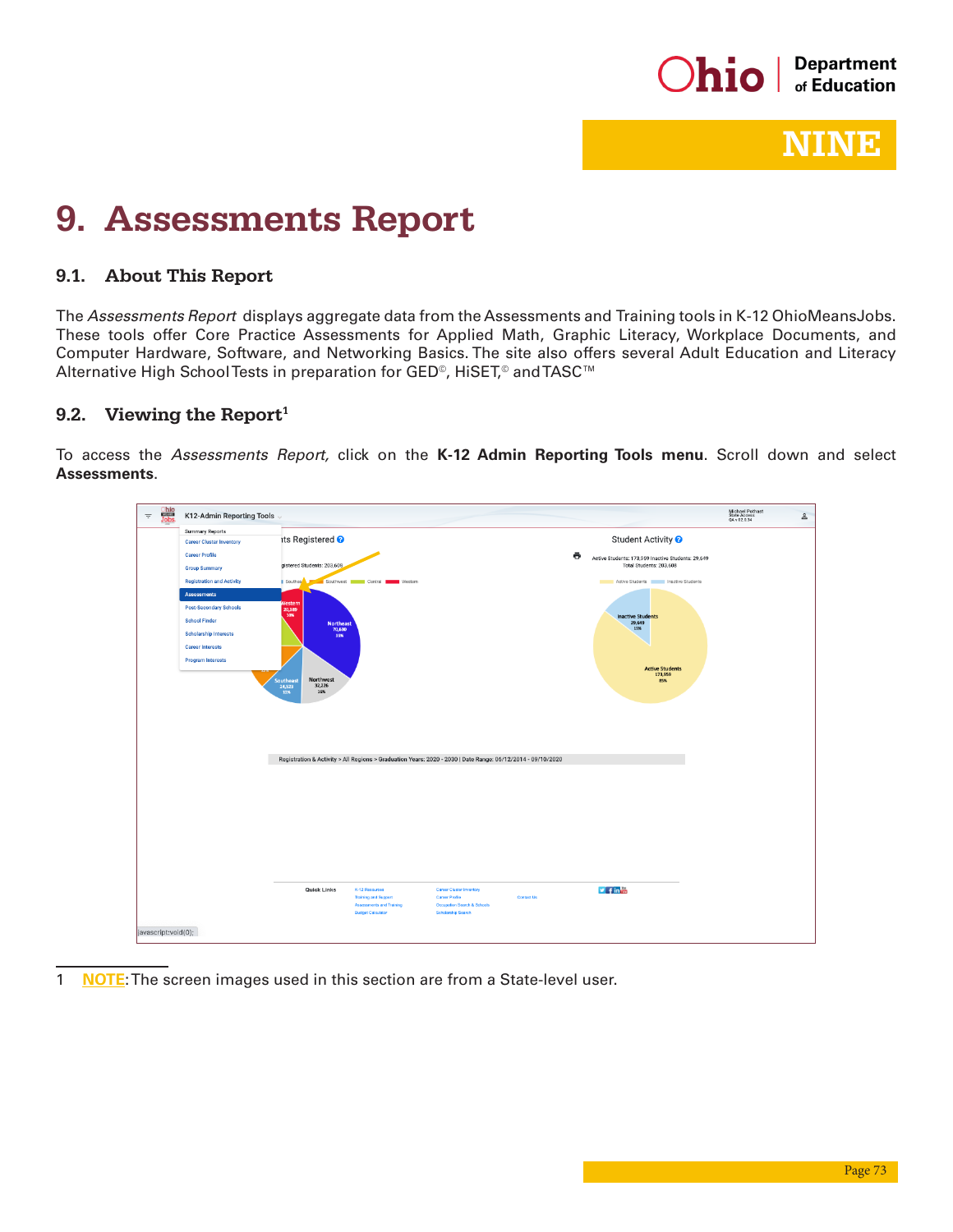| $\equiv$ | $Ohio$<br>Jobs | K12-Admin Reporting Tools |                                                                                       |                                                                |                                                                 |                    |                                      | Michael Pothast<br>State Access<br>QA v 02.0.33 | $\Delta$ |
|----------|----------------|---------------------------|---------------------------------------------------------------------------------------|----------------------------------------------------------------|-----------------------------------------------------------------|--------------------|--------------------------------------|-------------------------------------------------|----------|
|          |                |                           |                                                                                       |                                                                | Assessments <sup>O</sup>                                        |                    |                                      |                                                 |          |
|          |                |                           | $\ddot{\bullet}$                                                                      |                                                                |                                                                 |                    |                                      |                                                 |          |
|          |                |                           |                                                                                       |                                                                |                                                                 |                    |                                      |                                                 |          |
|          |                |                           |                                                                                       | Search for a assessment                                        |                                                                 |                    | <b>[+]</b> Retrieve Data<br>$\times$ |                                                 |          |
|          |                |                           |                                                                                       | (176) searchable assessments are available.                    |                                                                 |                    |                                      |                                                 |          |
|          |                |                           |                                                                                       |                                                                | Total Students: 1,418                                           |                    |                                      |                                                 |          |
|          |                |                           | Assessment                                                                            |                                                                |                                                                 | ∧Count of Students |                                      |                                                 |          |
|          |                |                           | Workkeys® Applied Mathematics Practice Test 1                                         |                                                                | (19%)                                                           | 268                |                                      |                                                 |          |
|          |                |                           | Act <sup>®</sup> English Practice Test 1                                              |                                                                | (13%)                                                           | 184                |                                      |                                                 |          |
|          |                |                           | <b>Grade 4 Geometry Practice 1</b>                                                    |                                                                | (13%)                                                           | 182<br>140         |                                      |                                                 |          |
|          |                |                           | Psat/Nmsqt* Reading Practice Test 1<br>Workkeys® Locating Information Practice Test 1 |                                                                | (10%)<br>(10%)                                                  | 137                |                                      |                                                 |          |
|          |                |                           | Workkeys® Reading For Information Practice Test 1                                     |                                                                | (9%)                                                            | 134                |                                      |                                                 |          |
|          |                |                           | Grade 7 Expressions & Equations Practice 1                                            |                                                                | (8%)                                                            | 119                |                                      |                                                 |          |
|          |                |                           | United States Constitution Review 1                                                   |                                                                | (7%)                                                            | 98                 |                                      |                                                 |          |
|          |                |                           | Act <sup>®</sup> Math Practice Test 1                                                 |                                                                | $(6\%)$                                                         | 92                 |                                      |                                                 |          |
|          |                |                           | Grade 6 Expressions & Equations Practice 1                                            |                                                                | (5%)                                                            | 64                 |                                      |                                                 |          |
|          |                |                           |                                                                                       |                                                                |                                                                 |                    |                                      |                                                 |          |
|          |                |                           |                                                                                       | Assessment > All Regions > Graduation Years: 2020 - 2030       |                                                                 |                    |                                      |                                                 |          |
|          |                |                           |                                                                                       |                                                                |                                                                 |                    |                                      |                                                 |          |
|          |                |                           |                                                                                       |                                                                |                                                                 |                    |                                      |                                                 |          |
|          |                |                           |                                                                                       |                                                                |                                                                 |                    |                                      |                                                 |          |
|          |                |                           | <b>Quick Links</b>                                                                    | K-12 Resources                                                 | <b>Career Cluster Inventory</b>                                 |                    | $\nu$ final                          |                                                 |          |
|          |                |                           |                                                                                       | <b>Training and Support</b><br><b>Assessments and Training</b> | <b>Career Profile</b><br><b>Occupation Search &amp; Schools</b> | <b>Contact Us</b>  |                                      |                                                 |          |
|          |                |                           |                                                                                       | <b>Budget Calculator</b>                                       | <b>Scholarship Search</b>                                       |                    |                                      |                                                 |          |
|          |                |                           |                                                                                       |                                                                |                                                                 |                    |                                      |                                                 |          |

The Report is displayed. By default, the top ten Assessments to which the User has access are displayed.

You can click on either of the column headers to sort the list. In this case, the user has clicked on the **Count of Students** header twice to sort the list in descending order.

The report contains the following elements (from top to bottom):

|                      |                            | <b>Assessments Report</b>                                                                                                                                                                                                                                                                                                                       |  |  |  |  |  |  |  |
|----------------------|----------------------------|-------------------------------------------------------------------------------------------------------------------------------------------------------------------------------------------------------------------------------------------------------------------------------------------------------------------------------------------------|--|--|--|--|--|--|--|
| Area                 | <b>Report Item</b>         | <b>Description</b>                                                                                                                                                                                                                                                                                                                              |  |  |  |  |  |  |  |
| <b>Report Header</b> | Name                       | The name of the selected report.                                                                                                                                                                                                                                                                                                                |  |  |  |  |  |  |  |
|                      | Help and<br>Feedback Icons | Click to gain access to the Help or Feedback systems, respectively. These functions are<br>discussed in Chapter 3 - System Overview.                                                                                                                                                                                                            |  |  |  |  |  |  |  |
|                      | Print Icon                 | The function of the Print Icon is discussed in Chapter 3 - System Overview.                                                                                                                                                                                                                                                                     |  |  |  |  |  |  |  |
|                      | Search Text Box            | The number of Assessments available throughout the K-12 system is large. To search<br>for a specific Assessment, click on the Search Text Box. A drop-down menu is provided<br>for scrolling access, or you can type the name of the Assessment directly in the box. The<br>contents of the drop-down menu will change dynamically as you type. |  |  |  |  |  |  |  |
|                      | Summary<br>Counts          | Labeled Item(s) summarize the contents of the table below.                                                                                                                                                                                                                                                                                      |  |  |  |  |  |  |  |
| <b>Report Data</b>   | <b>Header Row</b>          | The first row of the data contains column headers, which identify the data in the column<br>beneath. Each column header can be clicked to sort the list in ascending or descending<br>order. This report contains the following columns:<br><b>Assessment</b><br><b>Count of Students</b>                                                       |  |  |  |  |  |  |  |
|                      | <b>Table Rows</b>          | Individual line item data for the top ten results, with corresponding bar graphs. The<br>width of the bar corresponds to the percentage indicated in the line item.                                                                                                                                                                             |  |  |  |  |  |  |  |
| <b>Report Footer</b> | <b>Breadcrumb</b>          | The Report footer displays the Report Name, selected Report Section, and relevant Grad<br>Year and Date Range Filter settings that have been selected by the user for the report.<br><b>NOTE:</b> These match the parameters set in the Filter Area at the top of the page.                                                                     |  |  |  |  |  |  |  |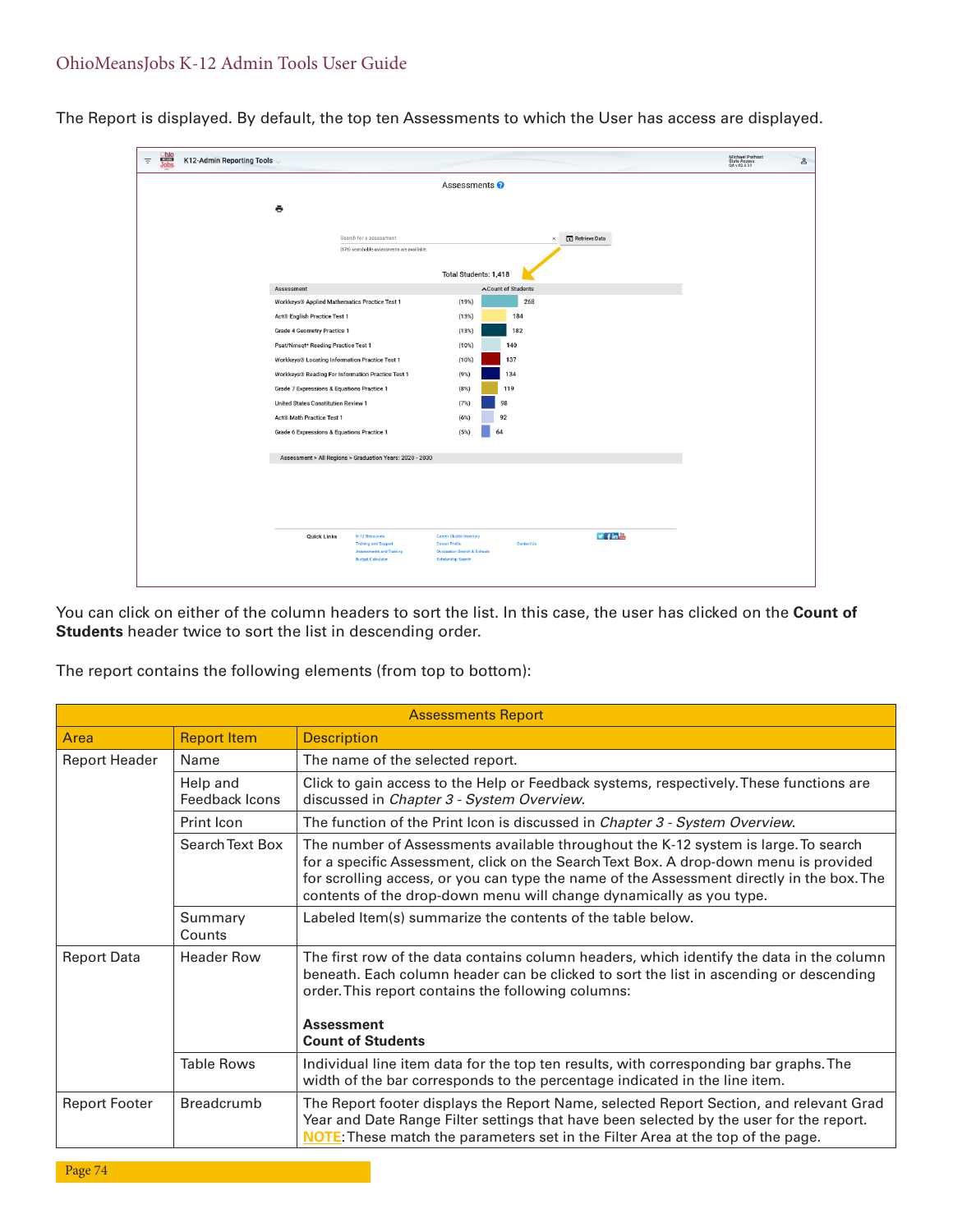### 9.3. Viewing a Specific Assessment

To view a specific **Assessment**, two options are available. If the Assessment which interests you is displayed on screen, click on the name of the **Assessment**. Here, the user selects **United States Constitution Review**:

| <b>Chio</b><br>Jobs<br>K12-Admin Reporting Tools<br>$\equiv$ |                                                               |                                                          |                                                          |                    |                                           | Michael Pothast<br>State Access<br>QA v 02.0.33<br>$\mathbb{S}$ |
|--------------------------------------------------------------|---------------------------------------------------------------|----------------------------------------------------------|----------------------------------------------------------|--------------------|-------------------------------------------|-----------------------------------------------------------------|
|                                                              |                                                               |                                                          | Assessments <sup>®</sup>                                 |                    |                                           |                                                                 |
|                                                              | ē                                                             |                                                          |                                                          |                    |                                           |                                                                 |
|                                                              |                                                               |                                                          |                                                          |                    |                                           |                                                                 |
|                                                              |                                                               | Search for a assessment                                  |                                                          |                    | <sup>[</sup> 1] Retrieve Data<br>$\times$ |                                                                 |
|                                                              |                                                               | (176) searchable assessments are available.              |                                                          |                    |                                           |                                                                 |
|                                                              |                                                               |                                                          | Total Students: 1,418                                    |                    |                                           |                                                                 |
|                                                              | Assessment                                                    |                                                          |                                                          | ∧Count of Students |                                           |                                                                 |
|                                                              | Workkeys® Applied Mathematics Practice Test 1                 |                                                          | (19%)                                                    | 268                |                                           |                                                                 |
|                                                              | Act <sup>®</sup> English Practice Test 1                      |                                                          | (13%)                                                    | 184                |                                           |                                                                 |
|                                                              | <b>Grade 4 Geometry Practice 1</b>                            |                                                          | (13%)                                                    | 182                |                                           |                                                                 |
|                                                              | Psat/Nmsqt* Reading Practice Test 1                           |                                                          | (10%)                                                    | 140                |                                           |                                                                 |
|                                                              | Workkeys® Locating Information Practice Test 1                |                                                          | (10%)                                                    | 137                |                                           |                                                                 |
|                                                              | Workkeys <sup>®</sup> Reading For Information Practice Test 1 |                                                          | $(9\%)$                                                  | 134                |                                           |                                                                 |
|                                                              | Grade 7 Expressions & Equations Practice 1                    |                                                          | (8%)                                                     | 119                |                                           |                                                                 |
|                                                              | <b>United States Constitution Review 1</b>                    |                                                          | (7%)                                                     | 98                 |                                           |                                                                 |
|                                                              | Act® Math Practice Test 1                                     |                                                          | (6%)                                                     | 92                 |                                           |                                                                 |
|                                                              | Grade 6 Expressions & Equations Practice 1                    |                                                          | (5%)                                                     | 64                 |                                           |                                                                 |
|                                                              |                                                               | Assessment > All Regions > Graduation Years: 2020 - 2030 |                                                          |                    |                                           |                                                                 |
|                                                              |                                                               |                                                          |                                                          |                    |                                           |                                                                 |
|                                                              |                                                               |                                                          |                                                          |                    |                                           |                                                                 |
|                                                              |                                                               |                                                          |                                                          |                    |                                           |                                                                 |
|                                                              |                                                               |                                                          |                                                          |                    |                                           |                                                                 |
|                                                              | <b>Quick Links</b>                                            | K-12 Resources<br><b>Training and Support</b>            | <b>Career Cluster Inventory</b><br><b>Career Profile</b> | Contact Us         | $v$ fin                                   |                                                                 |
|                                                              |                                                               | Assessments and Training<br><b>Budget Calculator</b>     | Occupation Search & Schools<br><b>Scholarship Search</b> |                    |                                           |                                                                 |
|                                                              |                                                               |                                                          |                                                          |                    |                                           |                                                                 |

A pop-up is generated beneath the main report.

| $\equiv$ | <b>Chio</b><br>Jobs | K12-Admin Reporting Tools |                                                                                                                          |                                                               |       |           |                |                              | Michael Pothast<br>State Access<br>QA v 02.0.33 | $\geq$ |
|----------|---------------------|---------------------------|--------------------------------------------------------------------------------------------------------------------------|---------------------------------------------------------------|-------|-----------|----------------|------------------------------|-------------------------------------------------|--------|
|          |                     |                           |                                                                                                                          | Workkeys® Locating Information Practice Test 1                | (10%) | 137       |                |                              |                                                 |        |
|          |                     |                           |                                                                                                                          | Workkeys <sup>®</sup> Reading For Information Practice Test 1 | (9% ) | 134       |                |                              |                                                 |        |
|          |                     |                           |                                                                                                                          | Grade 7 Expressions & Equations Practice 1                    | (8%)  | 119       |                |                              |                                                 |        |
|          |                     |                           |                                                                                                                          | United States Constitution Review 1                           | (7%)  | 98        |                |                              |                                                 |        |
|          |                     |                           | Act <sup>®</sup> Math Practice Test 1                                                                                    |                                                               | (6%)  | 92        |                |                              |                                                 |        |
|          |                     |                           |                                                                                                                          | Grade 6 Expressions & Equations Practice 1                    | (5%)  | 64        |                |                              |                                                 |        |
|          |                     |                           | Search                                                                                                                   | United States Constitution Review 1<br>$\times$               |       |           |                | $\bullet$ $\bullet$ $\times$ |                                                 |        |
|          |                     |                           | # Results: 11<br># of Students: 98<br>Select<br><b>Districts</b><br>Bowling Green City School District<br>$\blacksquare$ |                                                               |       |           |                |                              |                                                 |        |
|          |                     |                           |                                                                                                                          |                                                               |       | County    | # of Students  | <b>IRN</b>                   |                                                 |        |
|          |                     |                           | Eastern Local [Meigs]<br>$\overline{\phantom{a}}$                                                                        |                                                               |       | Wood      | $\mathbf{1}$   | 043638                       |                                                 |        |
|          |                     |                           |                                                                                                                          |                                                               |       | Meigs     | 43             | 048512                       |                                                 |        |
|          |                     |                           | $\blacksquare$                                                                                                           | Eastern Local [Pike]                                          |       | Pike      | $\mathbf{1}$   | 049122                       |                                                 |        |
|          |                     |                           | $\mathcal{L}(\mathcal{L})$                                                                                               | Hillsboro City                                                |       | Highland  | $\mathbbm{1}$  | 044123                       |                                                 |        |
|          |                     |                           | $\blacksquare$                                                                                                           | Jefferson Area Local                                          |       | Ashtabula | $\overline{7}$ | 045872                       |                                                 |        |
|          |                     |                           | $\blacksquare$                                                                                                           | Lake Local [Wood]                                             |       | Wood      | $\,$ 2 $\,$    | 050690                       |                                                 |        |
|          |                     |                           | $\blacksquare$                                                                                                           | Madison Local [Butler]                                        |       | Butler    | $\mathbf{1}$   | 046128                       |                                                 |        |
|          |                     |                           | -                                                                                                                        | Madison Local [Lake]                                          |       | Lake      | 9              | 047886                       |                                                 |        |
|          |                     |                           | $\qquad \qquad$                                                                                                          | Madison Local [Richland]                                      |       | Richland  | 30             | 049452                       |                                                 |        |
|          |                     |                           | $\blacksquare$                                                                                                           | St Clairsville-Richland City                                  |       | Belmont   | $\mathbf{1}$   | 045997                       |                                                 |        |
|          |                     |                           | $\mathcal{L}$                                                                                                            | West Holmes Local                                             |       | Holmes    | $\mathbf{2}$   | 047696                       |                                                 |        |
|          |                     |                           | Student Assessments > 2020 - 2030 > All Regions<br>Assessment > All Regions > Graduation Years: 2020 - 2030              |                                                               |       |           |                |                              |                                                 |        |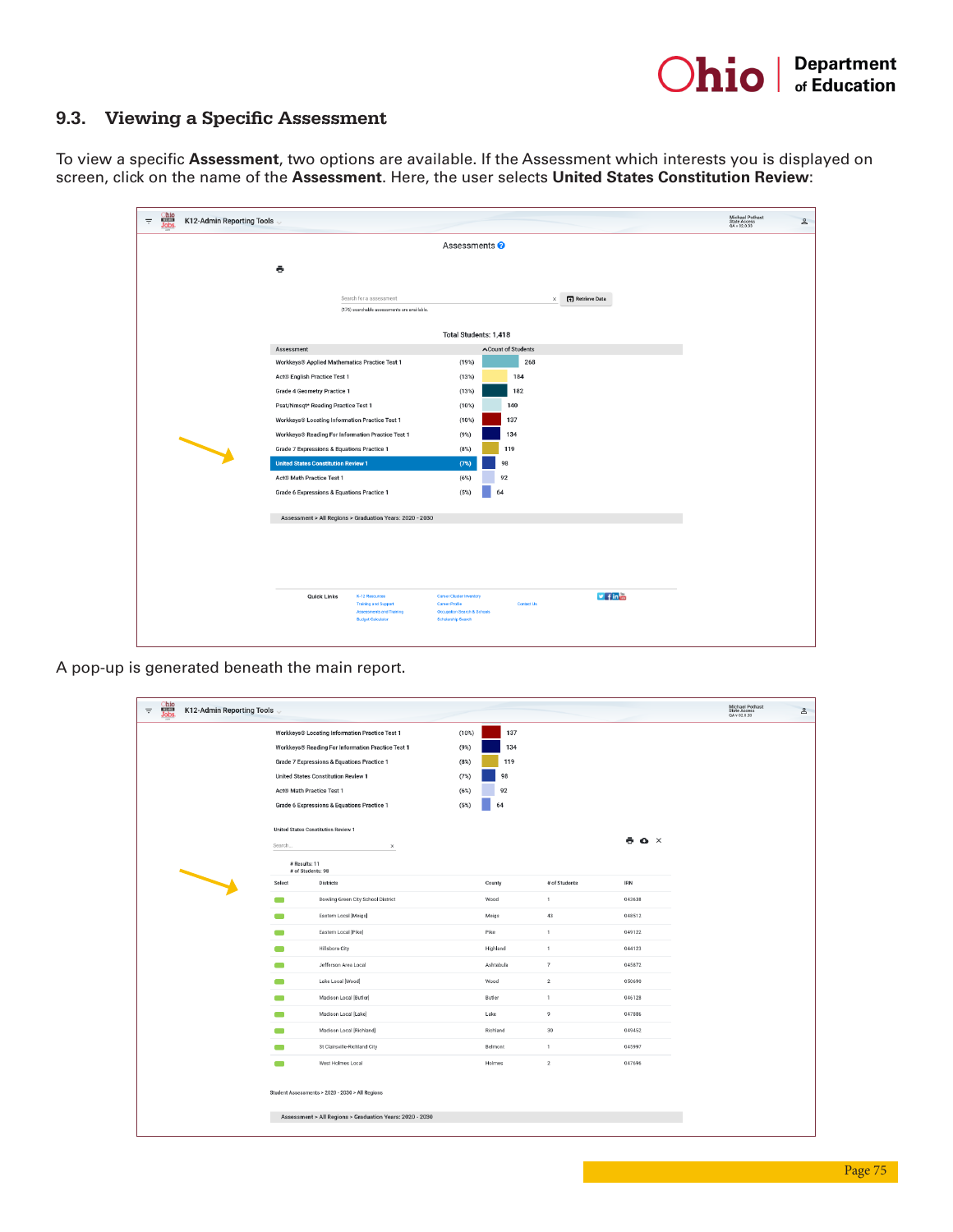The pop-up contains the following, from top to bottom:

|               |                                                                                                                                                                                                                                                           | District / School Report                                                                                                  |                                                                                                                                                                                                                                                                   |                                                                                     |  |  |  |  |  |  |
|---------------|-----------------------------------------------------------------------------------------------------------------------------------------------------------------------------------------------------------------------------------------------------------|---------------------------------------------------------------------------------------------------------------------------|-------------------------------------------------------------------------------------------------------------------------------------------------------------------------------------------------------------------------------------------------------------------|-------------------------------------------------------------------------------------|--|--|--|--|--|--|
| Area          | <b>Report Item</b>                                                                                                                                                                                                                                        | <b>Description</b>                                                                                                        |                                                                                                                                                                                                                                                                   |                                                                                     |  |  |  |  |  |  |
| Pop-up Header | Name                                                                                                                                                                                                                                                      | The name of the selected item.                                                                                            |                                                                                                                                                                                                                                                                   |                                                                                     |  |  |  |  |  |  |
|               | Search Text Box                                                                                                                                                                                                                                           |                                                                                                                           | The search text may be used to search for and limit specific data to be displayed in the<br>pop-up. Type in the box, and the list will dynamically change to match your typing. The<br>small X at the end of the Search Text Box can be clicked to clear the box. |                                                                                     |  |  |  |  |  |  |
|               | Control Icons                                                                                                                                                                                                                                             | <b>Print, Export, and Close</b> icons. The function of these icons is discussed in <i>Chapter 3 -</i><br>System Overview. |                                                                                                                                                                                                                                                                   |                                                                                     |  |  |  |  |  |  |
|               | <b>Summary Counts</b>                                                                                                                                                                                                                                     | Labeled Items summarize the contents of the table below.                                                                  |                                                                                                                                                                                                                                                                   |                                                                                     |  |  |  |  |  |  |
| Pop-up Data   | <b>Header Row</b><br>The first row of the data contains column headers, which identify the data in column<br>beneath. Each column header can be clicked to sort the list in ascending or descending<br>order. This report contains the following columns: |                                                                                                                           |                                                                                                                                                                                                                                                                   |                                                                                     |  |  |  |  |  |  |
|               |                                                                                                                                                                                                                                                           | <b>Local Users</b>                                                                                                        | <b>District Users</b>                                                                                                                                                                                                                                             | <b>State Users</b>                                                                  |  |  |  |  |  |  |
|               |                                                                                                                                                                                                                                                           | <b>Green Select Box</b><br><b>School Name</b><br># of Students                                                            | <b>Green Select Box</b><br><b>School Name</b><br># of Students                                                                                                                                                                                                    | <b>Green Select Box</b><br><b>District</b><br>County<br># of Students<br><b>IRN</b> |  |  |  |  |  |  |
|               | <b>Table Rows</b>                                                                                                                                                                                                                                         | Individual line item data.                                                                                                |                                                                                                                                                                                                                                                                   |                                                                                     |  |  |  |  |  |  |
| Pop-up Footer | <b>Breadcrumb</b>                                                                                                                                                                                                                                         |                                                                                                                           | The click stream used to display this pop-up (including the date range), as well as any<br>footnotes to clarify the contents of the pop-up.                                                                                                                       |                                                                                     |  |  |  |  |  |  |

From here, the user can drill down again to view an individual line item. For example, clicking on the green selection box for the first item in the list will refresh the pop-up with constituent data for the selection.

| K12-Admin Reporting Tools |                                                               |                                                                                                       |                                                                                                                      |                    |                                           | Michael Pothast<br>State Access<br>QA v 02.0.33 | $\geq$ |
|---------------------------|---------------------------------------------------------------|-------------------------------------------------------------------------------------------------------|----------------------------------------------------------------------------------------------------------------------|--------------------|-------------------------------------------|-------------------------------------------------|--------|
|                           | Assessment                                                    |                                                                                                       |                                                                                                                      | ∧Count of Students |                                           |                                                 |        |
|                           | Workkeys® Applied Mathematics Practice Test 1                 |                                                                                                       | (19%)                                                                                                                | 268                |                                           |                                                 |        |
|                           | Act <sup>®</sup> English Practice Test 1                      |                                                                                                       | (13%)                                                                                                                | 184                |                                           |                                                 |        |
|                           | <b>Grade 4 Geometry Practice 1</b>                            |                                                                                                       | (13%)                                                                                                                | 182                |                                           |                                                 |        |
|                           | Psat/Nmsqt* Reading Practice Test 1                           |                                                                                                       | (10%)                                                                                                                | 140                |                                           |                                                 |        |
|                           | Workkeys® Locating Information Practice Test 1                |                                                                                                       | (10%)                                                                                                                | 137                |                                           |                                                 |        |
|                           | Workkeys <sup>®</sup> Reading For Information Practice Test 1 |                                                                                                       | (9% )                                                                                                                | 134                |                                           |                                                 |        |
|                           | Grade 7 Expressions & Equations Practice 1                    |                                                                                                       | (8%)                                                                                                                 | 119                |                                           |                                                 |        |
|                           | United States Constitution Review 1                           |                                                                                                       | (7%)                                                                                                                 | 98                 |                                           |                                                 |        |
|                           | Act <sup>®</sup> Math Practice Test 1                         |                                                                                                       | $(6\%)$                                                                                                              | 92                 |                                           |                                                 |        |
|                           | Grade 6 Expressions & Equations Practice 1                    |                                                                                                       | (5%)                                                                                                                 | 64                 |                                           |                                                 |        |
|                           | Search<br># Results: 1<br># of Students: 1                    | $\times$                                                                                              |                                                                                                                      |                    | $\leftarrow$ $\bullet$ $\bullet$ $\times$ |                                                 |        |
|                           | Schools                                                       |                                                                                                       | County                                                                                                               | # of Students      | <b>IRN</b>                                |                                                 |        |
|                           | Bowling Green High School                                     |                                                                                                       | Wood                                                                                                                 | 1                  | 003285                                    |                                                 |        |
|                           | Student Assessments > 2020 - 2030 > All Regions               |                                                                                                       |                                                                                                                      |                    |                                           |                                                 |        |
|                           |                                                               | Assessment > All Regions > Graduation Years: 2020 - 2030                                              |                                                                                                                      |                    |                                           |                                                 |        |
|                           | <b>Quick Links</b>                                            | K-12 Resources<br><b>Training and Support</b><br>Assessments and Training<br><b>Budget Calculator</b> | <b>Career Cluster Inventory</b><br><b>Career Profile</b><br>Occupation Search & Schools<br><b>Scholarship Search</b> | <b>Contact Us</b>  | $\n  4$ in $m$                            |                                                 |        |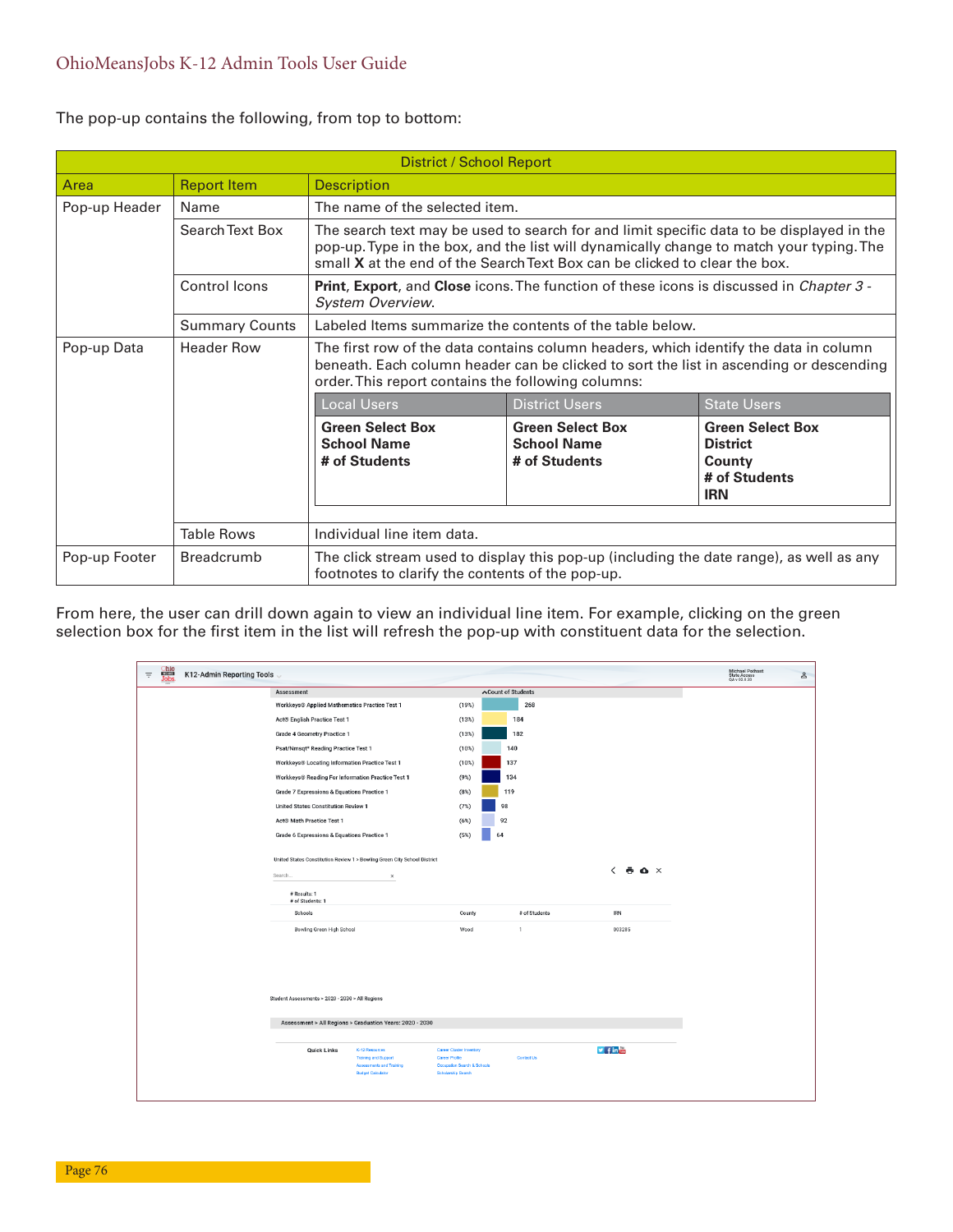Individual Student data is now displayed in the pop-up. The pop-up contains the following, from top to bottom:

|               |                                                                                                                                                                                | <b>Student Report</b>                                                                                                                                                                                                                                             |                                                                                                                                             |                                                        |  |  |  |  |  |
|---------------|--------------------------------------------------------------------------------------------------------------------------------------------------------------------------------|-------------------------------------------------------------------------------------------------------------------------------------------------------------------------------------------------------------------------------------------------------------------|---------------------------------------------------------------------------------------------------------------------------------------------|--------------------------------------------------------|--|--|--|--|--|
| Area          | <b>Report Item</b>                                                                                                                                                             | <b>Description</b>                                                                                                                                                                                                                                                |                                                                                                                                             |                                                        |  |  |  |  |  |
| Pop-up Header | Name                                                                                                                                                                           | The name of the selected item in breadcrumb format.                                                                                                                                                                                                               |                                                                                                                                             |                                                        |  |  |  |  |  |
|               | Search Text Box                                                                                                                                                                | The search text may be used to search for and limit specific data to be displayed in the<br>pop-up. Type in the box, and the list will dynamically change to match your typing. The<br>small X at the end of the Search Text Box can be clicked to clear the box. |                                                                                                                                             |                                                        |  |  |  |  |  |
|               | Control Icons                                                                                                                                                                  | <b>Back, Print, Export,</b> and Close icons. The function of these icons is discussed in <i>Chapter</i><br>3 - System Overview.                                                                                                                                   |                                                                                                                                             |                                                        |  |  |  |  |  |
|               | <b>Summary Counts</b>                                                                                                                                                          | Labeled Items summarize the contents of the table below.                                                                                                                                                                                                          |                                                                                                                                             |                                                        |  |  |  |  |  |
| Pop-up Data   | The first row of the data contains column headers, which identify the data in column<br>beneath. Each column header can be clicked to sort the list in ascending or descending |                                                                                                                                                                                                                                                                   |                                                                                                                                             |                                                        |  |  |  |  |  |
|               |                                                                                                                                                                                | <b>Local Users</b>                                                                                                                                                                                                                                                | <b>District Users</b>                                                                                                                       | <b>State Users</b>                                     |  |  |  |  |  |
|               |                                                                                                                                                                                | <b>Student Name</b><br><b>Email</b><br><b>Score</b><br><b>Graduation Year</b>                                                                                                                                                                                     | <b>Student Name</b><br><b>Email</b><br><b>Score</b><br><b>Graduation Year</b>                                                               | <b>School</b><br>County<br># of Students<br><b>IRN</b> |  |  |  |  |  |
|               | <b>Table Rows</b>                                                                                                                                                              | Individual line item data.                                                                                                                                                                                                                                        |                                                                                                                                             |                                                        |  |  |  |  |  |
| Pop-up Footer | <b>Breadcrumb</b>                                                                                                                                                              |                                                                                                                                                                                                                                                                   | The click stream used to display this pop-up (including the date range), as well as any<br>footnotes to clarify the contents of the pop-up. |                                                        |  |  |  |  |  |

Student names appearing in blue are links and can be clicked to view the Student's *Backpack Activity Report*.

#### 9.4. Searching for an Assessment

The second method of viewing an individual assessment is to use the Search Text Box to search for the desired Assessment. To do so, click on the Search Text Box and type or scroll to locate the desired Assessment.